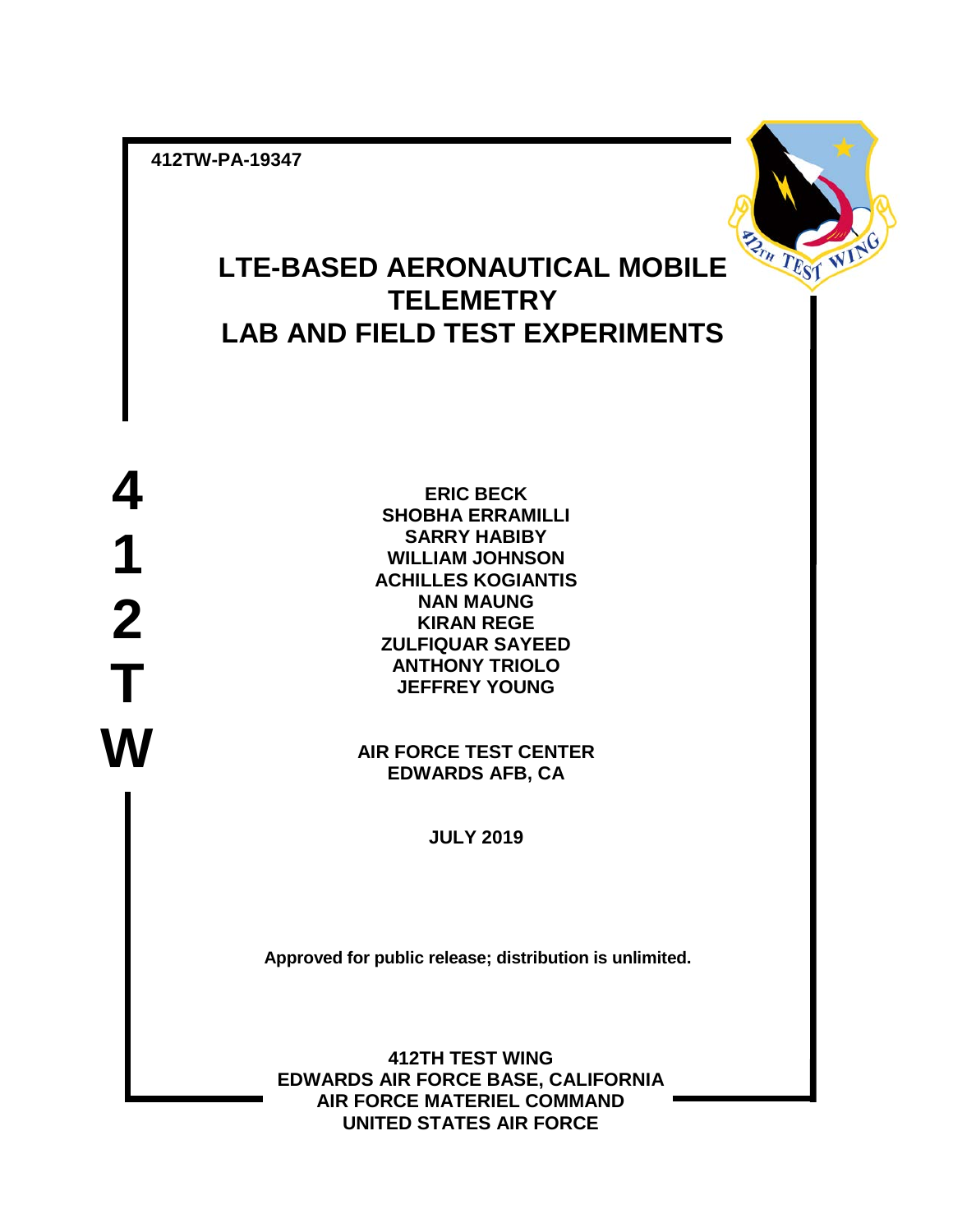## **LTE-BASED AERONAUTICAL MOBILE TELEMETRY – LAB AND FIELD TEST EXPERIMENTS**

Eric Beck, Shobha Erramilli, Sarry Habiby, William Johnson, Achilles Kogiantis, Nan Maung, Kiran Rege, Zulfiquar Sayeed, Anthony Triolo and Jeffrey Young Perspecta Labs 331 Newman Springs Road, Red Bank, NJ 07701 [ebeck, serramilli, shabiby, wjohnson, akogiantis, nmaung, krege, zsayeed, atriolo, jyoung]@perspectalabs.com

#### **ABSTRACT**

Aeronautical mobile telemetry (AMT) based on 3GPP's LTE standard is implemented in a proof-of-concept system. The solution tackles the very high Doppler shifts expected in flight tests with the use of an appliqué that can be inserted between the transmit/receive ports of the Test Article (TA) and the antennas. This appliqué estimates the Doppler shift and proactively compensates for it on the uplink signal being transmitted by the TA.

The overall system has been tested under different operational conditions in a laboratory setup as well as in the field. In the laboratory setup, the desired operating conditions are created with a set of Software-Defined-Radio-based channel emulators coupled with a computer to control their behavior. In order to carry out field tests, an operational LTE network has been created at the Edwards Air Force Base (EAFB) with two base stations, backhaul links, and a core network.

In this paper, we provide descriptions of both laboratory and field test setups as well as the results of several tests that have been carried out to date. The results of lab and field tests lend strong support to the viability of this AMT solution.

#### **1. INTRODUCTION**

A successful implementation of Aeronautical Mobile Telemetry (AMT) within a 3GPP 4G-LTEbased wireless communication infrastructure requires certain challenges to be overcome. One such challenge is the high Doppler shift that is prevalent in typical AMT scenarios. Commercial LTE equipment, especially the base station receivers, is designed to handle Doppler shifts of the order of a few hundred Hz. (LTE base stations are also referred to as eNodeBs or eNBs.) In contrast, in AMT use cases, Doppler shifts can easily reach several kHz at higher carrier frequencies, particularly when the velocity of the Test Article (TA) aligns with the radio path. In such circumstances, the eNB receivers cannot decode the uplink signals they receive over the air interface unless the frequency deviation from the nominal center frequency is somehow brought within a few hundred Hz.

Our solution to the problem of high Doppler shifts includes a Doppler Estimation and Compensation (DEC) appliqué (see [1], [2]) that is inserted between the antennas and the corresponding transmit/receive ports of the LTE terminals located at the TAs. The appliqué estimates the Doppler shift by processing uplink (UL) signals transmitted by the LTE terminal and proactively compensates for it on the signals it passes to the antennas from where they are

> **Distribution Statement:** A. Approved for public release; Distribution is unlimited 412TW-PA-19347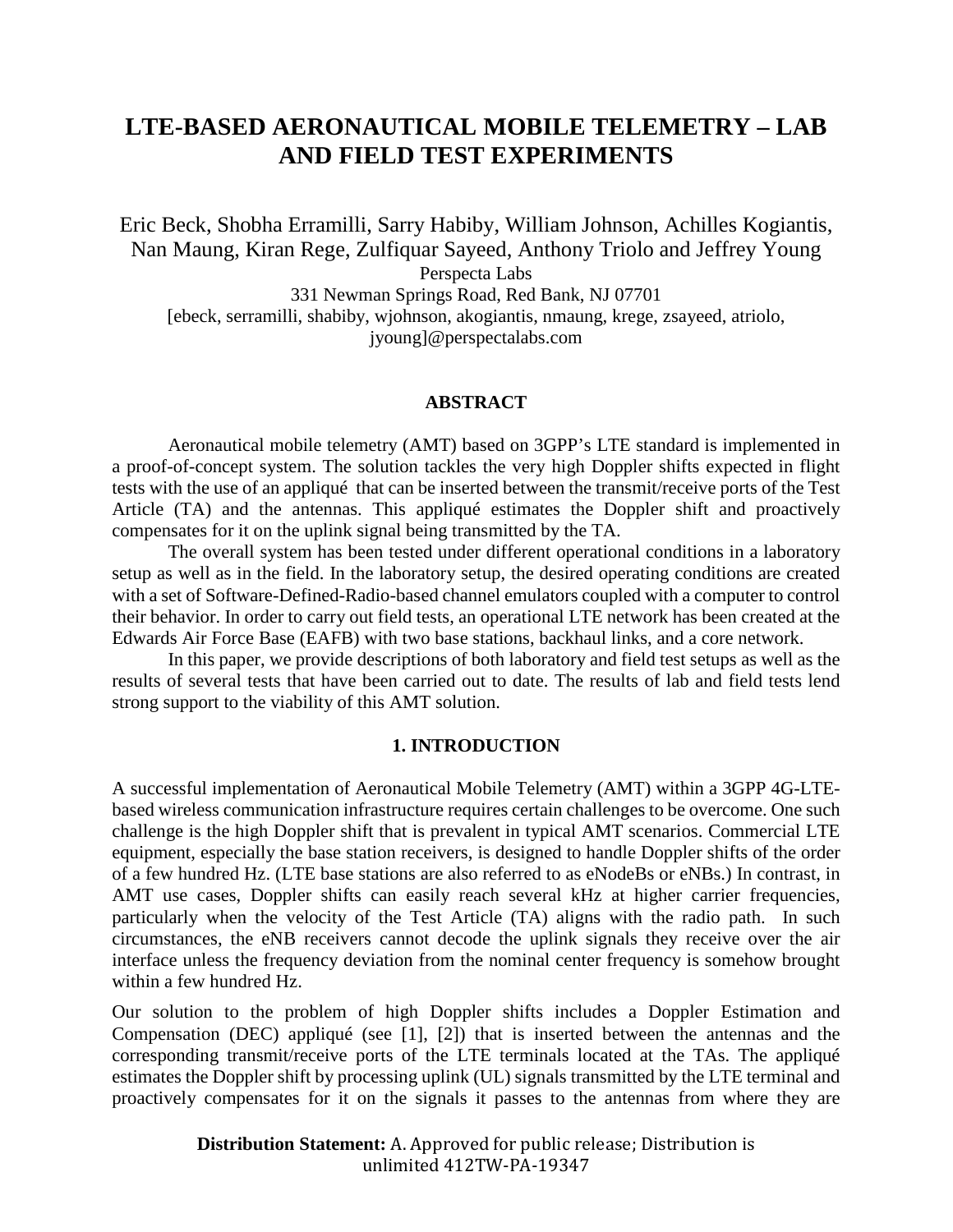transmitted towards the eNB. As a result, when these signals arrive at the eNB receiver, their center frequency is close to the UL frequency reference where the eNB expects to receive them. The appliqué has its own stable and accurate frequency reference, and has been designed to work with COTS LTE terminals. This arrangement ensures that the COTS LTE terminal located at the TA end of the link needs practically no alteration.

The rest of this paper is organized as follows: In Section 2, we present the problem of high Doppler shifts in AMT, and describe our appliqué-based solution to this problem. In Section 3, we describe the laboratory and field test setups that were implemented to test the appliqué-based solution in different operating conditions. Some of the results of the tests and their analysis are presented in Section 4, followed by a summary of our conclusions.

## **2. THE DOPPLER PROBLEM IN AMT AND THE BASICS OF DEC**



[Figure 1](#page-2-0) schematically depicts the Doppler problem in AMT.

**Figure 1: Schematic of the Doppler Problem with a Commercial LTE Device**

<span id="page-2-0"></span>As shown in [Figure 1](#page-2-0), the base station (eNB) transmitter transmits the downlink (LTE DL) signal at the corresponding reference (carrier) frequency, denoted by  $f_{ref}^{DL}$ . The wireless channel adds a Doppler shift to this reference frequency so that when the LTE DL signals arrive at the TA transceiver, the carrier frequency appears to be  $f_{ref}^{DL} + f_D$ . The TA receiver derives its frequency reference from this perceived carrier frequency so that when it transmits uplink (LTE UL) signals towards the base station, the uplink carrier frequency gets shifted from the correct LTE UL reference frequency ( $f_{ref}^{UL}$ ) by an amount equal to  $f_D$ . While this description is applicable to a Time Division Duplex (TDD) LTE system, extensions to Frequency Division Duplex (FDD) are straightforward. Thus, the carrier frequency associated with the LTE UL signals transmitted by the TA transceiver equals  $f_{ref}^{UL} + f_D$ . Over the path to the base station receiver, the wireless channel adds another Doppler shift (equal to  $f<sub>D</sub>$  Hz) to these signals, so that when they arrive at the base station receiver, the effective LTE UL carrier frequency (from the viewpoint of the base station) is  $f_{ref}^{UL} + 2f_D$ . In other words, the LTE UL signals received by the base station are away from the expected carrier frequency by twice the Doppler shift associated with the wireless channel. Inability to deal with a high Doppler shift is essentially an eNB problem. We have observed that commercial LTE terminals are able to track Doppler shifts of several kHz in the downlink (DL)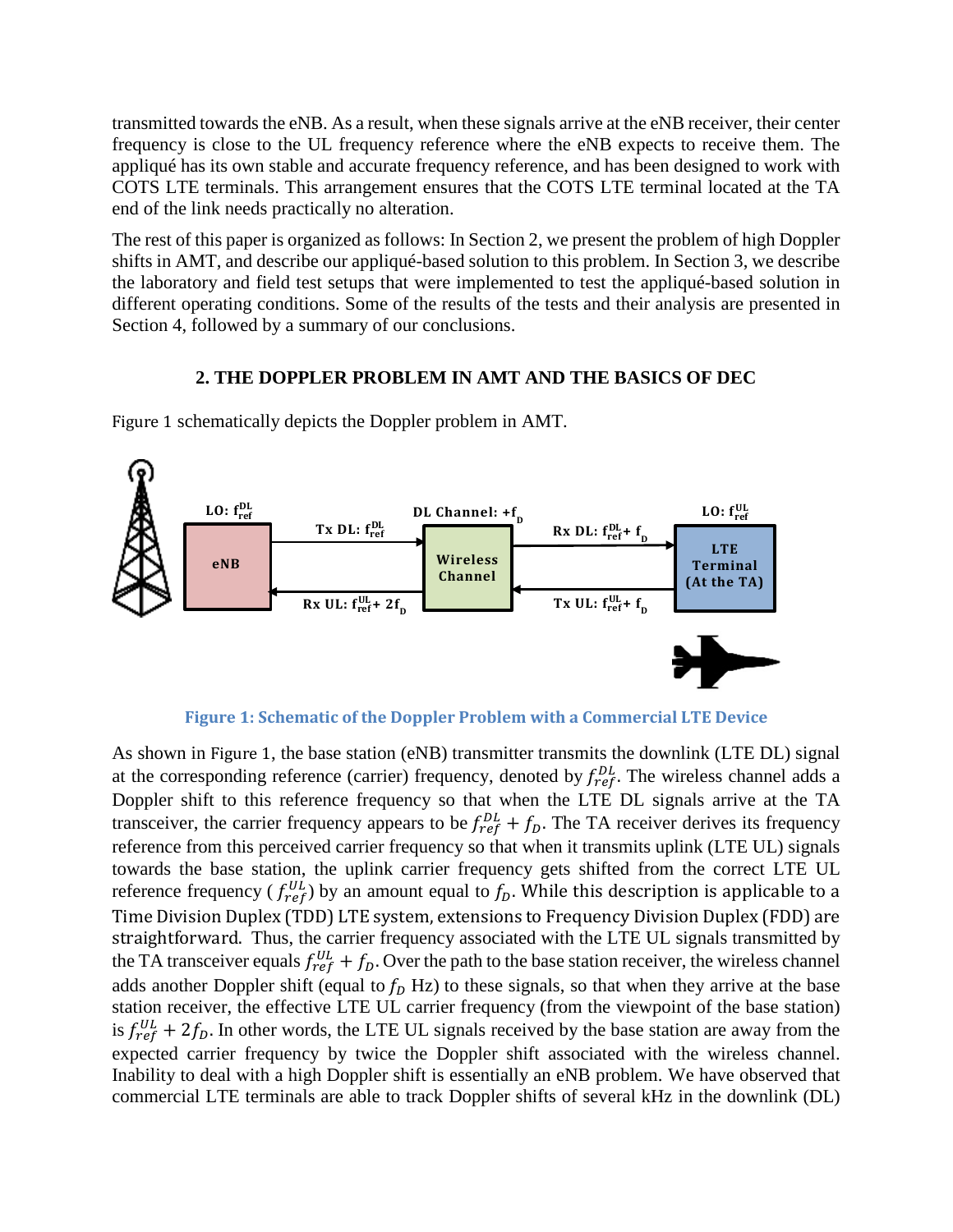signals and set their (derived) center frequencies in accordance with those shifts. However, eNB receivers typically fail to decode the UL signals received over the air interface if they deviate from the corresponding reference frequency ( $f_{ref}^{UL}$ ) by more than a few hundred Hz. Our appliqué-based solution leverages the LTE terminals' ability to track high deviations in the DL center frequency to estimate the Doppler shift, and then compensates for it on the outgoing UL signals so that they arrive at the eNB with near-zero deviation from the correct frequency reference.

A schematic illustrating how the appliqué-based Doppler estimation and compensation scheme mitigates the Doppler problem is shown in Figure 2.



**Figure 2: A Schematic Illustrating How the Appliqué Works**

As shown in Figure 2, the DEC appliqué is placed between the LTE terminal's antenna unit and transmit-receive ports. It works as follows: The appliqué passes the DL signals received from the eNB essentially unchanged to the LTE terminal's receiver. The receiver derives its frequency reference from the received DL signal so that the Doppler shift of in the DL signal is also reflected in the UL signals transmitted by the TA's LTE transmitter. Thus, the carrier frequency of these UL signals is  $f_{ref}^{UL} + f_D$ . The appliqué has a stable and accurate local oscillator that provides an accurate frequency reference. It samples the UL signals transmitted by the TA transmitter and processes them to estimate the amount by which these signals have deviated from the correct reference, i.e. from  $f_{ref}^{UL}$ . That is, the appliqué estimates the Doppler shift  $f_D$ , and applies a frequency compensation of  $-2f_D$  to the UL signals before transmitting them towards the desired eNB. Thus, the signals transmitted by the terminal's antenna have their center frequency at  $f_{ref}^{UL}$  –  $f_D$ . Since the wireless channel adds a Doppler shift of  $f_D$ , when the UL signals arrive at the desired eNB, their carrier frequency is close to  $f_{ref}^{UL}$ , the correct UL carrier frequency.

### **3. DESCRIPTION OF LABORATORY AND FIELD TEST SETUPS**

In order to determine how effectively the LTE Terminal-Appliqué combination can deal with the Doppler problem likely to be encountered in AMT, an elaborate laboratory test setup has been established. The idea is to emulate channel conditions such as the path loss and Doppler shift between base stations and the LTE terminal as functions of time that depended on the flight path associated with the TA. By including more than one base station (eNBs) in this setup, the ability of the LTE Terminal - Appliqué combination to deal with critical events such as handovers can also be tested. Figure 3, shown below, depicts a schematic of the lab test setup.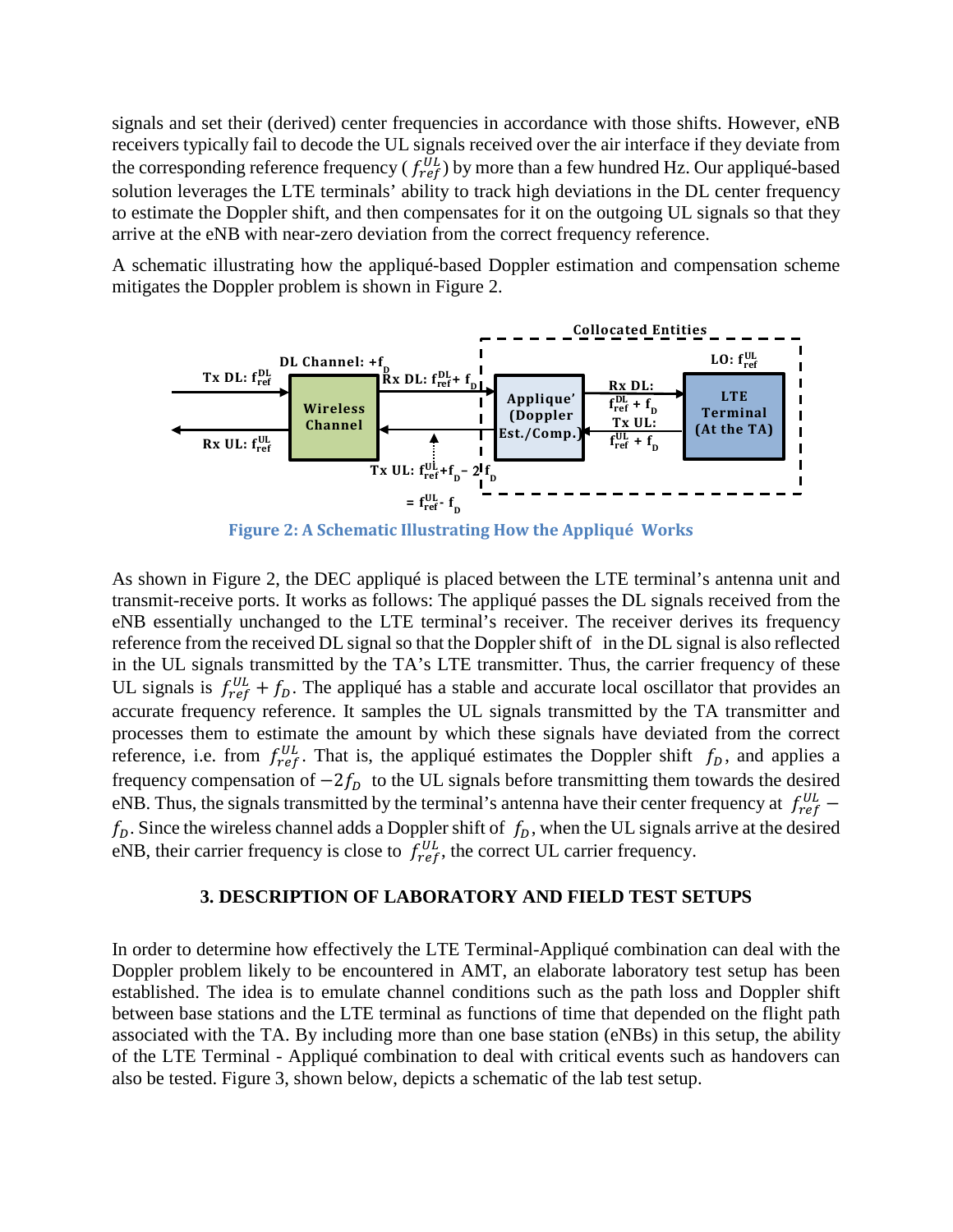

**Figure 3: An Illustration of the Lab Test Setup**

As shown in Figure 3, the lab setup comprises two eNBs and an LTE terminal. The two eNBs enable testing of handover events in the presence of the Doppler effect. The channels between the eNBs and the LTE terminal are emulated using Software-Defined Radios (SDRs). These SDRs are controlled with scripts to create several effects such as time-varying path-loss, Doppler shifts and delays. For example, using base station locations and a specified flight path for the test article as inputs, a computer (not shown in the figure) mathematically determines the path loss and Doppler shifts the test article experiences at different points in time. These values are fed to SDRs emulating channel impairments so that the DL and UL signals they output are appropriately modified to reflect the current path loss and Doppler shift when they reach the TA/eNB receivers. The appliqué itself is implemented using SDRs and a computer (labelled as "server" in Figure 3). In this implementation, the SDRs are responsible for waveform capture and frequency compensation while the computer carried out the more complex computations.

Figures 4 (a), (b), and (c) show an example of how the lab test setup emulates channel conditions corresponding to a test article's movement along a flight path. In this example, the flight path is assumed to be along the straight line A→B, and the base station locations and orientations are as shown in Figure 5. The speed of the TA is 200 Knots and the altitude is 5,000 feet. Using these parameters, the TA's location is computed as a function of time. Next, at each location, the path loss with respect to each of the two base stations is determined by calculating the corresponding distance. Finally, the Doppler shift with respect to each base station is determined by computing the component of the TA's velocity along the line connecting the base station to the TA's current location. The Doppler and path loss computations are fed to the appropriate SDR to modulate the corresponding signal.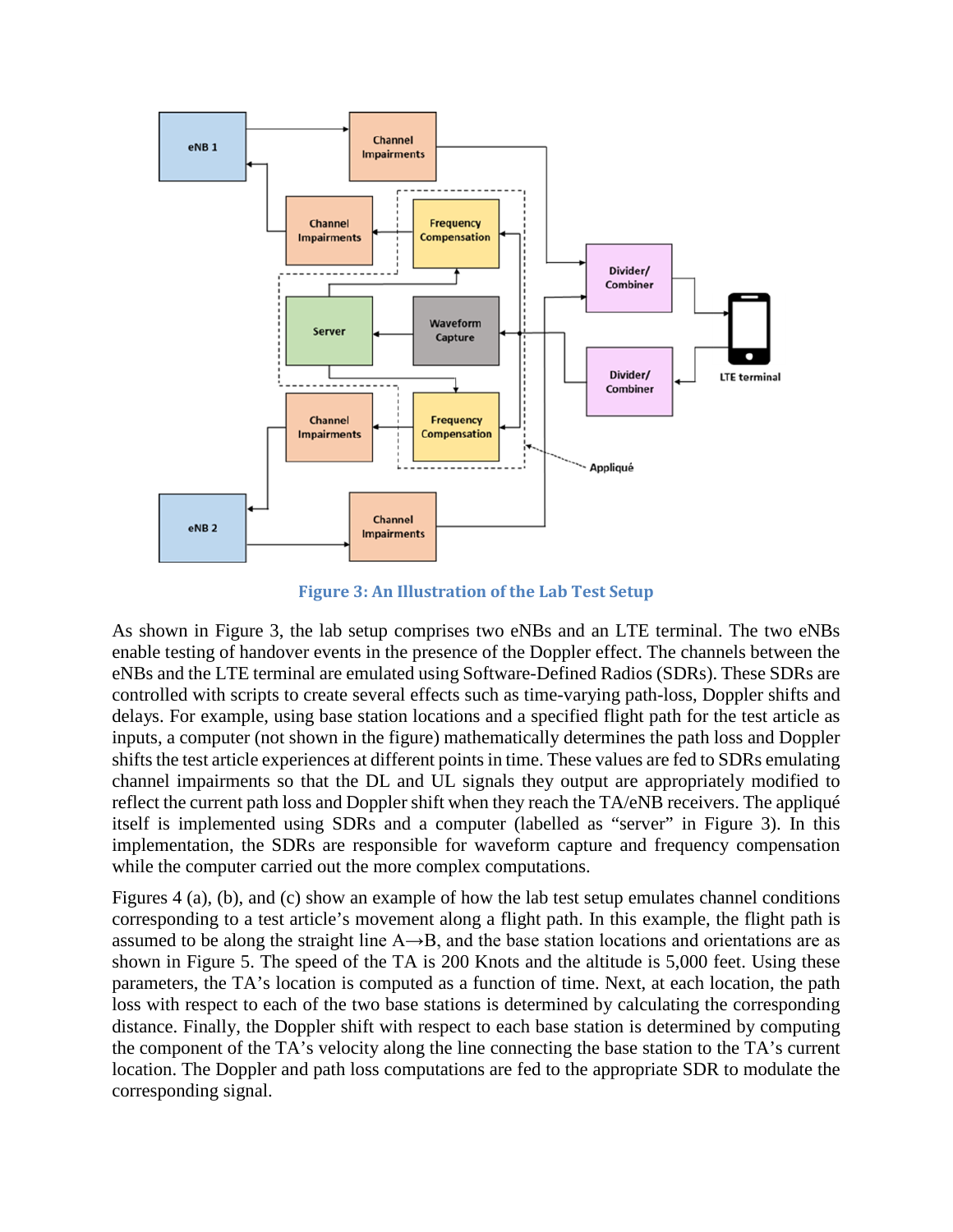

**Figure 4(a), (b), (c): An Illustration of the Computation of Channel Conditions**

Confirmation of the findings of laboratory experiments must be provided via actual over-the-air data occurring at actual flying speeds, under real-life conditions. Consequently, a series of field tests have been planned. The field tests include ground tests as well as airborne flight tests. In this paper, preliminary ground field test results are shown.

For the ground field tests, an LTE network was set up at the Edwards Air Force Base (EAFB), with two base stations (eNBs), backhaul links, and an Evolved Packet Core (EPC). The EPC represents the LTE core network and comprises key elements such as the Mobility Management Entity (MME), the Serving Gateway (SGW) and the PDN Gateway (PGW). In the LTE network deployed at the EAFB, the EPC was implemented on a single server. The LTE network parameters and key performance indicators were visible to and managed through a Network Management System (NMS). An additional functional block called Integrated Cellular Network Controller (ICNC) was used for supervision and exercising network event controls such as handovers. Each eNB was equipped with a broad-beam antenna with 70-degree beamwidth. The LTE terminalappliqué combination was mounted in a car that was driven along roads within the coverage of the eNBs. The terminal maintained an LTE link with the two-eNB LTE network throughout the test. A GPS device was also placed in the car to determine its exact location as it was driven around. The location measurements provided by the GPS device were processed to obtain the actual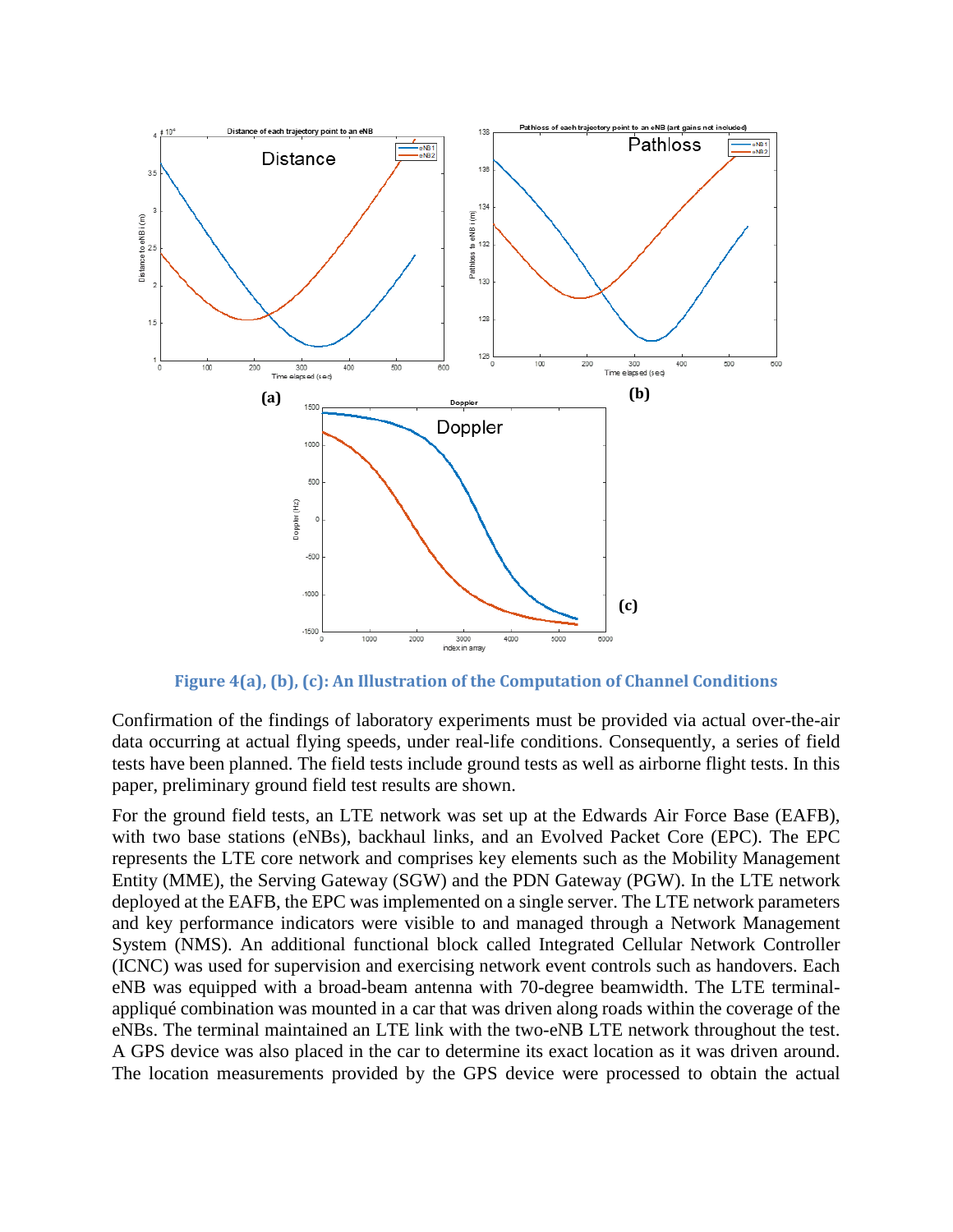Doppler shift between the LTE device and each eNB as a function of time. Figure 5 shows a schematic of the LTE network implemented for the field tests.



**Figure 5: A Schematic of the LTE Network Used in Field Tests**

## **4. TEST RESULTS**

## *4.A Laboratory testing*

We first describe the results of some of the lab tests that were carried out to test the ability of the LTE terminal/appliqué combination to estimate and compensate for the Doppler shift as it varies over a wide range of values. Figures 6a and 6b show the results of two of the tests that were carried out with the laboratory setup described above. In the first test (D1), the Doppler shift between the LTE terminal and its serving eNB was varied linearly between 0 and 3.0 kHz over a minute. The rate of change of the Doppler shift was steady at 50 Hz/sec. In the second test (D2), the Doppler shift was varied in a sinusoidal manner between -3.0 kHz and +3.0 kHz with a period of 60 seconds. (The peak rate of change of the Doppler shift was 300 Hz/sec near the zero crossing.)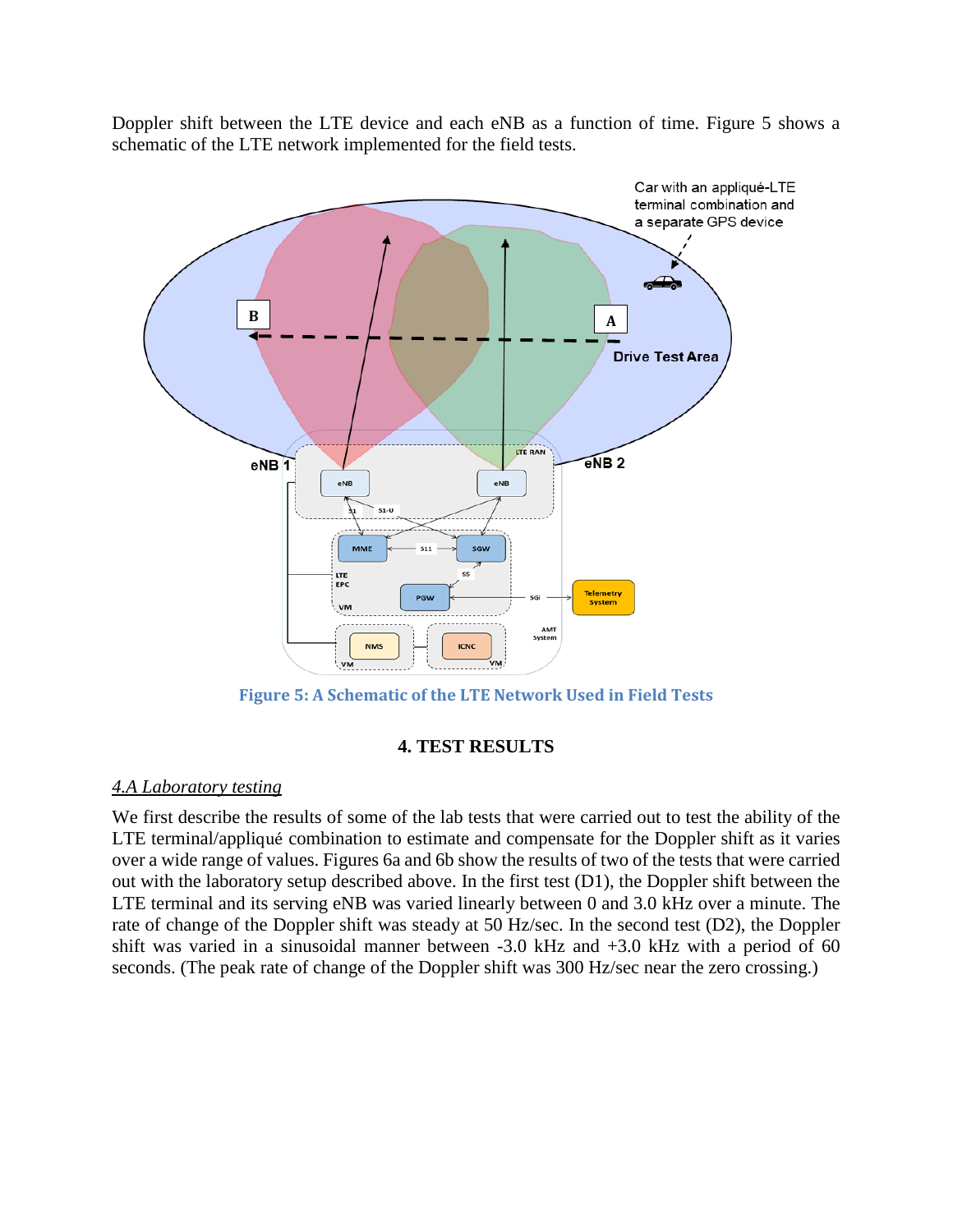

**Figure 6a: Actual and Estimated Doppler Shifts in Lab Tests**



**Figure 6b: Error Curves in Lab Tests**

Figure 6a shows the actual Doppler shift and its estimate produced by the appliqué for both tests. Figure 6b shows the corresponding error curves. It is clear from the two figures that the appliqué is able to produce an accurate estimate of the Doppler shift in both tests. In the test where the Doppler varies linearly at 50 Hz/sec, the error is within 75 Hz. In the sinusoidal test, the error is normally within 100 Hz; however, near the zero-crossing where the rate of change of the Doppler shift is 300 Hz/sec, it rises to about 300 Hz. Even this relatively large error is well within the range of the eNB receiver's tracking ability. Note that the link between the LTE terminal and its serving base station was maintained throughout the tests. Even when the Doppler shift was as high as 3.0 kHz, the appliqué had no difficulty estimating and compensating for the Doppler. In contrast, an LTE terminal with no help from the appliqué to compensate for the Doppler loses connectivity as soon as the Doppler shift exceeds a few hundred Hz.

We now describe an example of flight emulation tests. In this example, the lab setup shown in Figure 3 was used to emulate time varying channel conditions that a TA would experience on a flight from Point A to Point B as shown in Figure 5. The speed of the TA was 200 Knots and the altitude was assumed to be 5000 feet. During flight emulation, the ICNC collected all measurements, events and other low layer data available from the eNBs. Three key readings from the system are shown in three plots displayed in Figure 7: a) Reference Symbol Received Power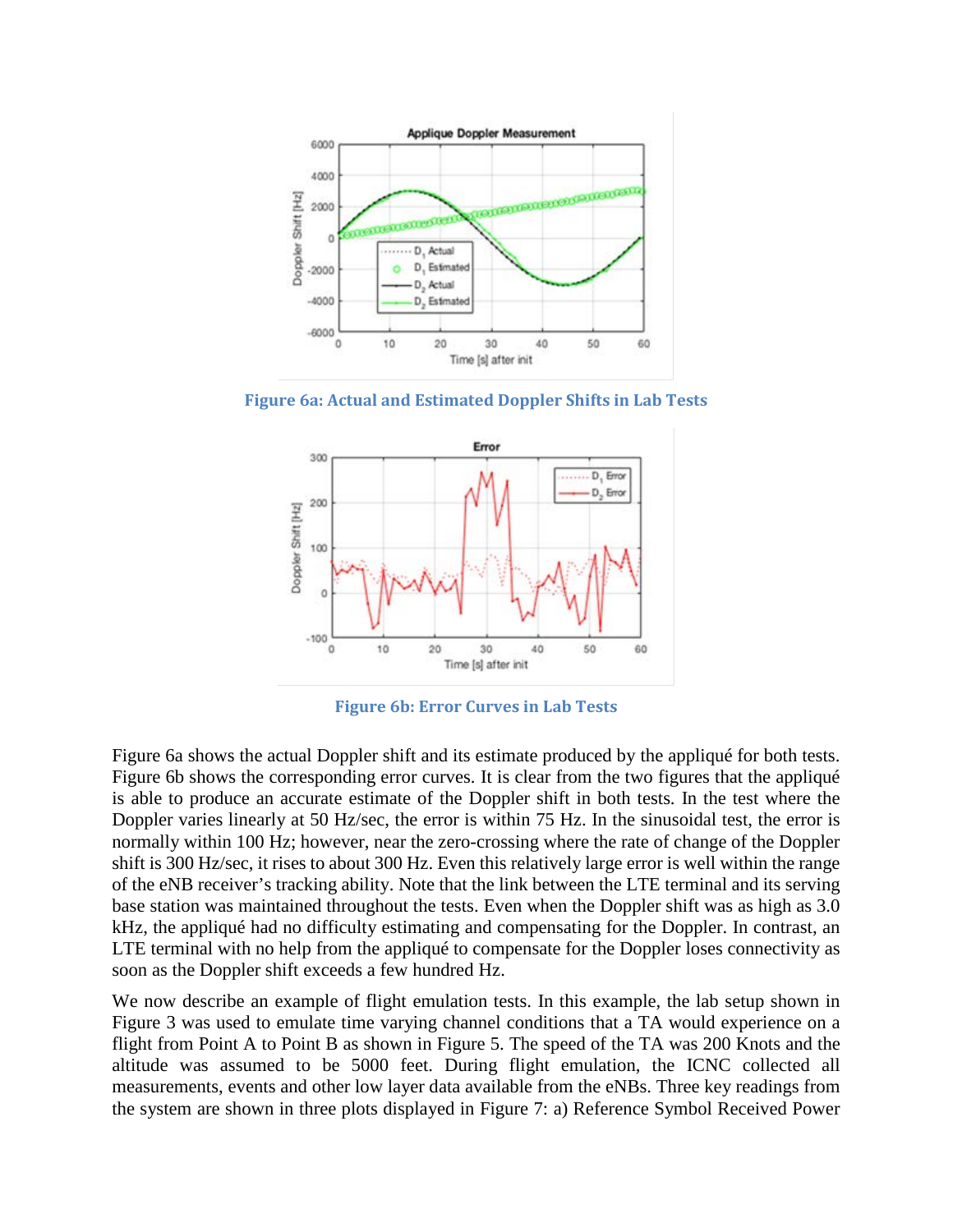(RSRP) to a given eNB, which corresponds to the pilot measurement in absolute dBm measured at the TA and sent to the eNB over the LTE link as part of LTE procedures called "Measurement Reports  $(MR)$ ;<sup>[1](#page-8-0)</sup>", b) Distance of the TA to the eNB it is connected to (this is a reading obtained from the reported Timing Advance); c) the Doppler estimate for the link between the connected (or attempting to connect) eNB to the TA as calculated by the appliqué and reported over the LTE link via an air-to-ground data connection to the ICNC (this is custom implementation).

In Figure 7, data points represent eNB2 (red, positioned East) or eNB3 (blue, positioned west). In the plots, it is evident that the TA initially connects to eNB2 and detects a neighbor (eNB3) during its flight. At some point in the trajectory, when the eNB3 signal is stronger than eNB2 by a sufficient amount, a handover occurs and the distance and Doppler points jump to the new values that reflect the corresponding measurements associated with eNB3.



**Figure 7: Real-time plots of RSRP, Distance and Doppler of the TA at ICNC**

We conclude this section on lab tests by presenting an example of protocol analysis testing. During flight emulation tests, the underlying LTE mechanisms are also analyzed to verify predictable behavior by both the TA and the eNBs. An area of interest is the time around handover occurrence, particularly between base stations experiencing different Doppler shifts. In the lab, artificial test conditions are generated in the flight emulation, to analyze handovers from eNB1 at +D1 KHz to eNB2 at –D2 KHz of Doppler.



**Figure 8: Key Link Parameters during a Handover**

<span id="page-8-0"></span> <sup>1</sup> MRs are provided for the serving cell and the neighbor cells visible to the LTE terminal.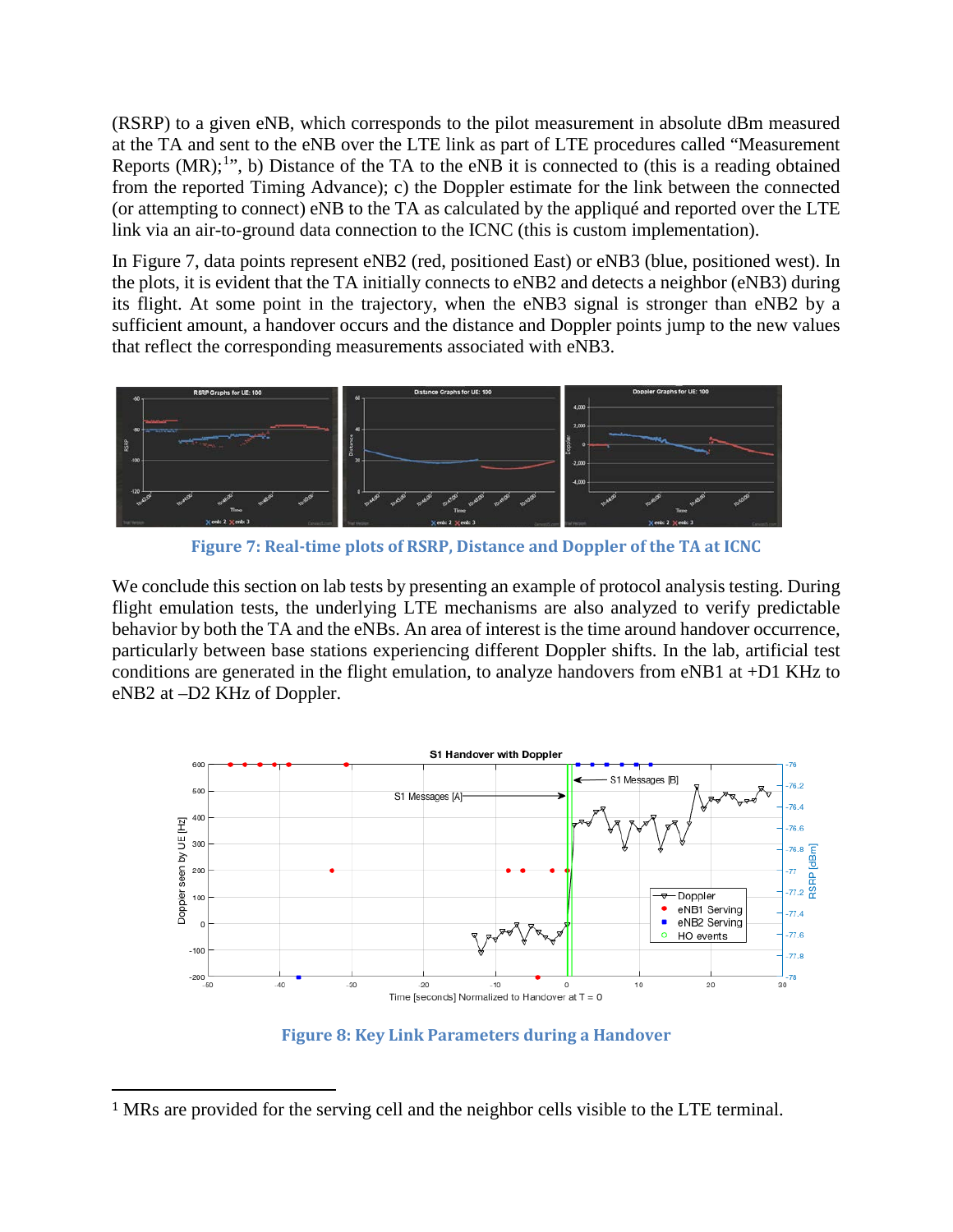An example of the time series analysis during a handover is shown in Figure 8 for a -50Hz to 550Hz jump. The figure also shows the RSRP and Doppler estimates (computed by the appliqué) for the serving eNB. In addition, the test involves analysis of the RRC messages exchanged during the handover. This example shows a properly executed S1 handover per LTE specifications.

## *4.B Ground Field Tests*

As mentioned in the previous section, the field tests involved an LTE terminal-appliqué combination mounted in a car that was driven around on roads within the coverage area of the LTE network shown in Figure 5. The LTE terminal tried to remain connected to the network throughout the tests. In case the neighbor base station got stronger than the terminal's serving base station, the terminal was handed over to the neighbor. The key performance metrics that were of interest in these tests were the ability of the LTE terminal-appliqué combination to estimate and compensate for the Doppler shift, and the ability to maintain connectivity to the network and successfully effect handovers under appropriate conditions.

The Doppler shift estimated by the appliqué was logged to enable comparison with the actual Doppler that was calculated by processing the location estimates provided by the GPS device collocated with the LTE terminal. Note that the appliqué always determined the Doppler shift for the serving eNB. Thus, as the LTE device got handed over between the two eNBs, it provided the Doppler shift for one or the other of the two eNBs.



**Figure 9: A Segment of the Actual and Estimated Doppler Shifts Recorded During the Field Test**

Figure 9 shows a small segment of Doppler measurements as functions of time. The red and green curves respectively show the actual Doppler shifts for eNB 1 and eNB 2. The blue curve shows the Doppler shift with respect to the currently serving eNB as estimated by the appliqué. Although the Doppler shifts are not particularly large because of the limitations on the speed placed by the terrestrial nature of the transport vehicle (car), it is easy to see that the appliqué is very accurate in its estimate of the Doppler shift with respect to the currently serving eNB. Note that the jumps in the "blue curve" occur when the LTE terminal is handed over from one eNB to the other. It is clear from the figure that no matter which of the two eNBs is connected to the terminal, the estimate of the Doppler is accurate. One can also see a few gaps in the "blue curve." These gaps correspond to the periods when the radio link was lost due to extreme shadowing. Barring these expected occurrences due to terrain, the LTE terminal was able to maintain connection to the network throughout the tests, executing handovers whenever the conditions required handovers.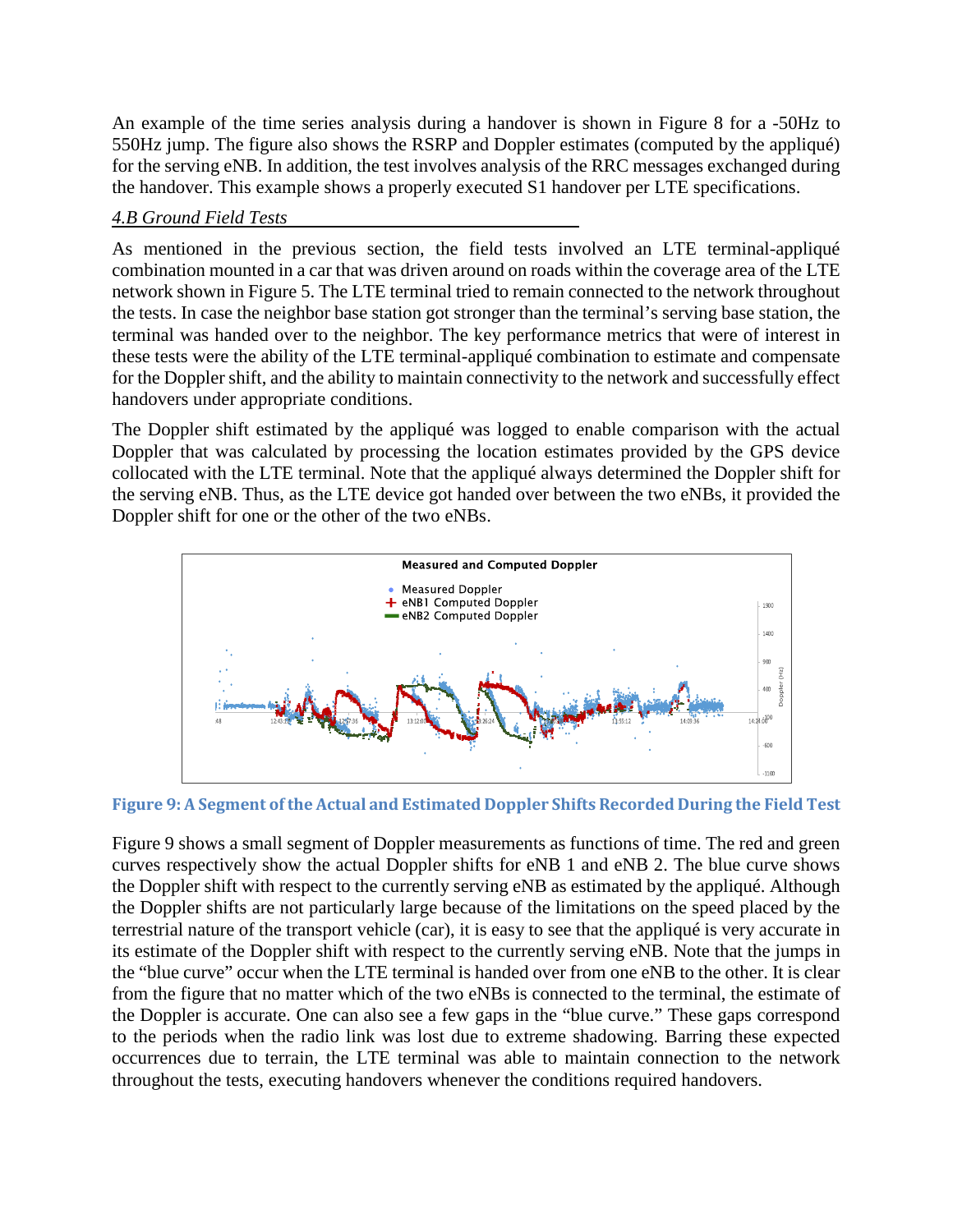#### **CONCLUSION**

High Doppler shifts between base stations and TAs constitute the biggest hurdle in the successful implementation of AMT based on the LTE cellular technology. We have developed a solution to this problem that uses an appliqué to estimate and compensate for the Doppler shift on the uplink signals. In this paper, we described the laboratory and field test setups that have been used to test the performance of our proposed appliqué-based solution under different operating conditions. We also presented several results of the tests that have been carried out using the laboratory and field test setups. These results affirm the viability of our solution to the problem of high Doppler shifts in airborne AMT.

#### **ACKNOWLEDGEMENTS**

Effort sponsored by the U.S. Government under Other Transaction number W15QKN-15-9-1004 between the NSC, and the Government. The US Government is authorized to reproduce and distribute reprints for Governmental purposes notwithstanding any copyright notation thereon.

#### **REFERENCES**

- [1] Achilles Kogiantis, Kiran Rege, Anthony A. Triolo, "LTE System Architecture for Coverage and Doppler Reduction in Range Telemetry," *International Telemetering Conference (ITC 2017)*, Las Vegas, NV, November 2017
- [2] William H. Johnson and Kiran M. Rege, "Doppler Compensation for LTE-Based Aeronautical Mobile Telemetry," 22<sup>nd</sup> Test and Training Instrumentation Workshop, (ITEA Workshop), Las Vegas NV, May 15-17 2018
- [3] 3GPP TS 36.211 V10.7.0 "Physical Channels and Modulation (Release 10)," February 2013.
- [4] Sebastian Caban, Christian Mehlfuhrer, Markus Rupp, and Martin Wrulich, *Evaluation of HSDPA and LTE: From Testbed Measurements to System Level Performance*, Chapter 9, John Wiley & Sons, November, 2011.